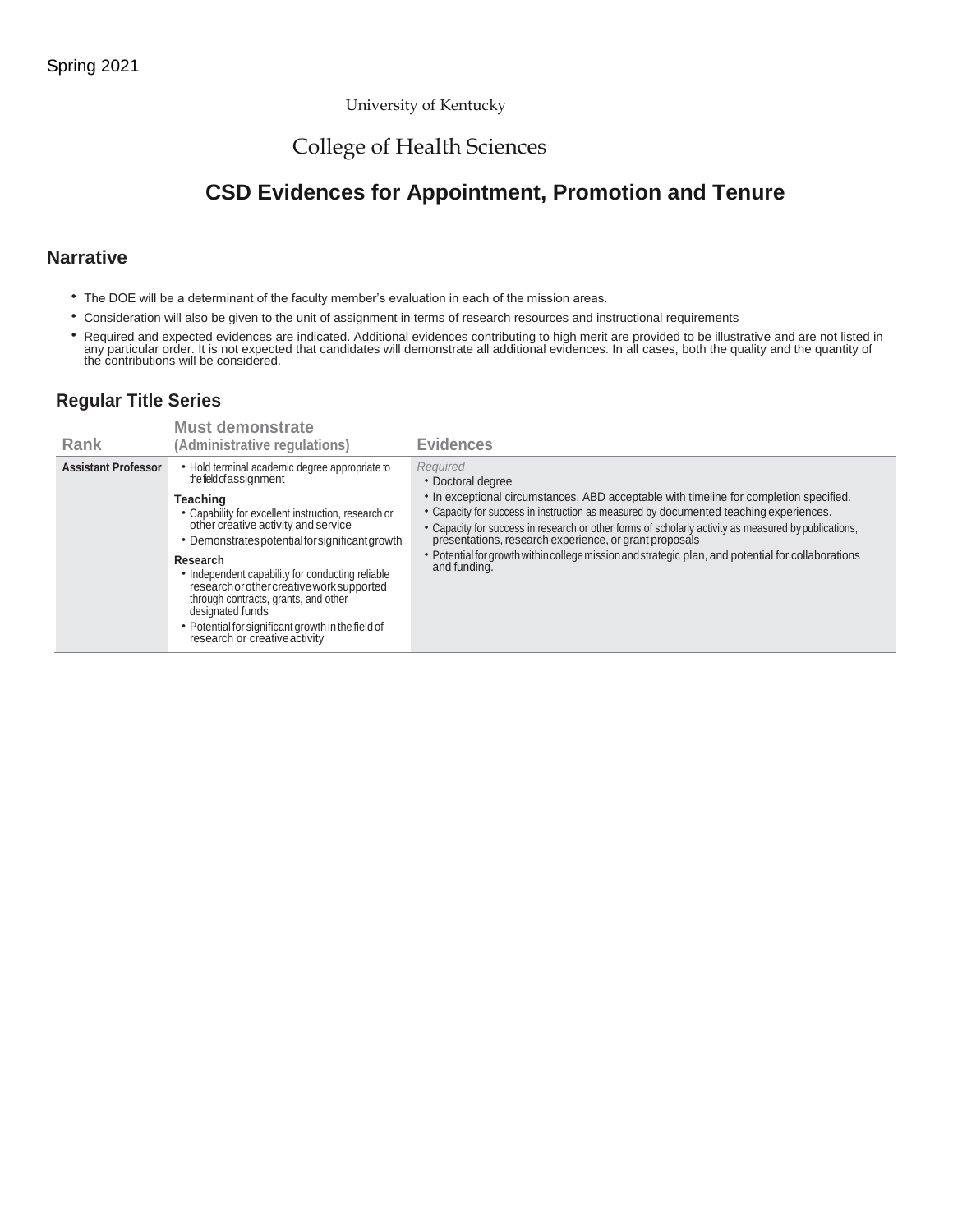# Spring 2021

#### **Associate Professor Meets criteria for assistant professor, plus:** • Demonstrates high scholarly achievements

of:

activities

commensurate with other assignments in areas

• teaching, advising and other instructional

• research or other creative activity • professional, university and public service • Particularly, an indication of continuous improvement and scholastic contributions should be evident as documented by the candidate • Candidate should have earned external recognition for excellence in scholarly activities. Where appropriate recognition should be on a regional or national level as appropriate to field of assignment

- *Required*
	- Doctoral degree

## **Teaching, Advising and Other Instructional Activities**

- *Expected (in alignment with DOE)*
	- Evidence of continuous improvement in teaching, advising and mentorship of students as evidenced through student or peer evaluations, teaching portfolio, or CV
- Recognition of teaching expertise through teaching evaluations, awards, commendations, invited consultations and presentations
- *Additional types of evidences*
- Teaching contributions in educational programs outside of primary appointment(interprofessional contributions)
- Educational contributions to other professionals and community members (e.g., continuing education, invited presentations, workshops, and demonstrations)
- Development of innovative instructional materials, teaching technologies or aids
- Development of or participation in education/ training grants
- Contributes to diversity, equity, and inclusivity

### **Research or Other Scholarly Activity**

*Expected (in alignment with DOE)*

- Extramural grants participation that supports a portion of the research DOE for research projects and/or scholarly activities from all types of funding mechanisms and sources.
- The funding expectation is dependent on DOE, and College/University funding, and determined in annual consultation with the department chair.
- Publications in peer-reviewed journals with consideration given to:
	- Authorship, especially corresponding or primary authorship

• Progression of an appropriate index for subdiscipline and type of research performed. *Additional types of evidences*

- Demonstrated effort to attain funding (i.e., internal, and external mechanisms)
- Evidence of collaborations and team science development
- Product development and dissemination
- Author of book chapter(s) infield
- Invited or peer reviewed scientific presentations.
- Professional commendations/awards
- Demonstrated mentorship of faculty, professional colleagues, staff, or students in research
- Patents, copyrights, intellectualproperty, white papers
- Contributes to diversity, equity, and inclusivity

### **Service**

*Expected (in alignment with DOE)*

- Participate in department/college/university committees, task forces, governance bodies
- Participate in community activities related to professional expertise and mission of the University.
- Participate in regional or national professional organization, task force, or board.
- Reviewer for grants, journals, or books
- Contributes to diversity, equity, and inclusivity